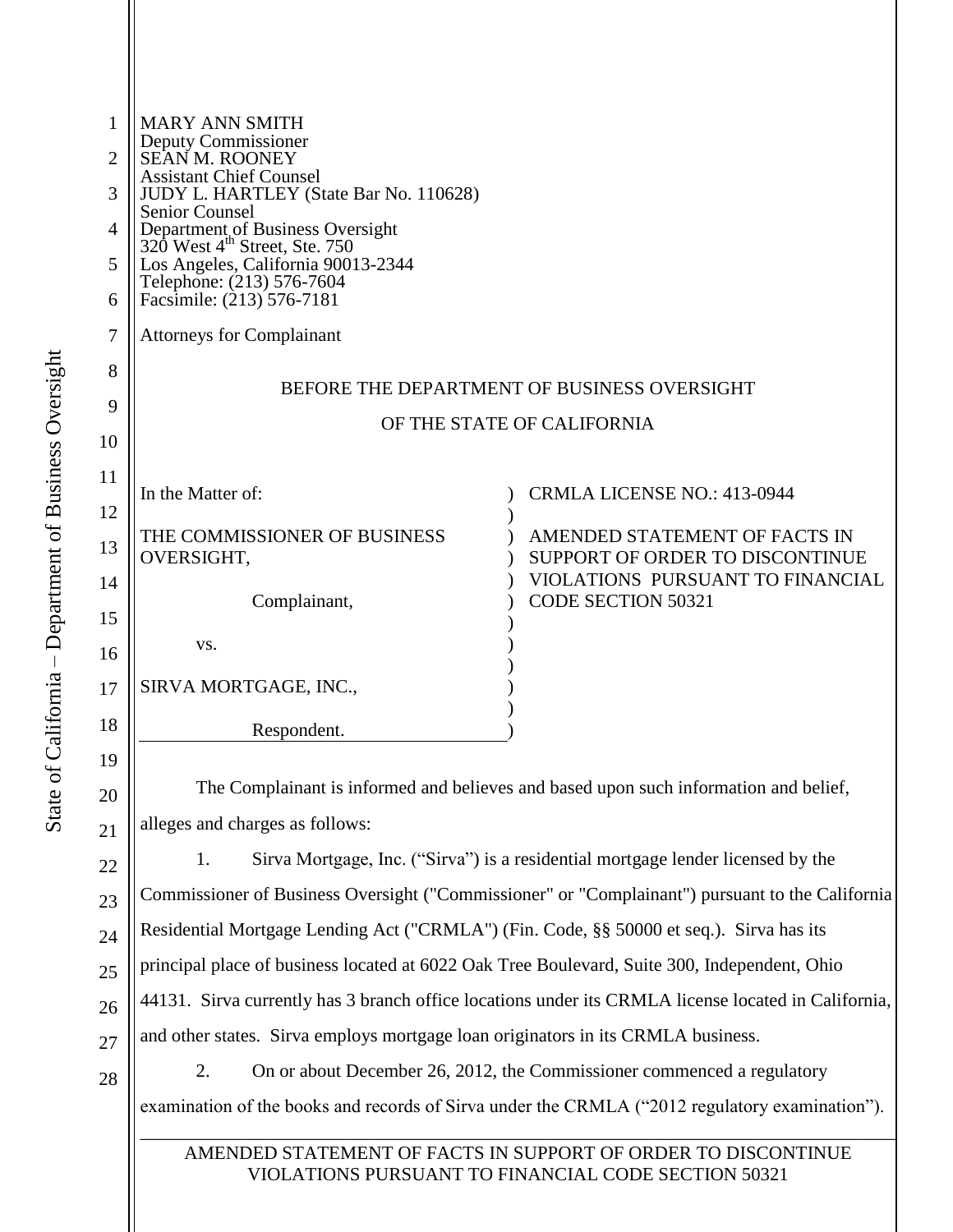The 2012 regulatory examination disclosed that Sirva had been depositing trust funds into its company operations account. As of October 31, 2012, Sirva's trust liability was \$181,305.71, which was comprised of trust funds in the form of tax and insurance impounds. However, Sirva's operating account where such trust funds were maintained had a balance of \$392,648.09. Financial Code section 50202(a) prohibits the commingling of trust funds with funds of the licensee. Moreover, Financial Code section 50202(a) and (b) require trust funds be maintained in an account designated as a "trust account". The Commissioner did not find that any trust funds were used by Sirva for its own operating purposes."

3. The Commissioner had found that Sirva was commingling trust funds with its operating funds during the last regulatory examination that commenced on December 6, 2010. Based upon the findings of the 2010 regulatory examination, the Commissioner instructed Sirva to implement such procedures as necessary to ensure that its funds were not commingled with the trust funds in the future.

4. The 2012 regulatory examination further disclosed that in two loans, Sirva had charged the borrowers per diem interest in excess of one day prior to the disbursement of loan proceeds in violation of Financial Code section 50204(o). The per diem interest overcharges in the two loans totaled \$152.23. Sirva conducted a self-audit of all loans originated during 2012 regarding per diem interest charges. The self-audit disclosed twenty-six (26) per diem interest overcharges.

5. The Commissioner found that Sirva had overcharged per diem interest in at least one loan transaction during the 2010 regulatory examination.

6. By reason of the foregoing, Sirva has violated Financial Code sections 50202, subdivisions (a) and (b) and 50204, subdivision (o).

7. Financial Code section 50321 provides in pertinent part:

in accordance with the provisions of Section 50323.

If, after investigation, the commissioner has reasonable grounds to believe that any licensee has violated its articles of incorporation or any law or rule binding upon it, the commissioner shall, by written order addressed to the licensee, direct the discontinuance of the violation. The order shall be effective immediately, but shall not become final except

\_\_\_\_\_\_\_\_\_\_\_\_\_\_\_\_\_\_\_\_\_\_\_\_\_\_\_\_\_\_\_\_\_\_\_\_\_\_\_\_\_\_\_\_\_\_\_\_\_\_\_\_\_\_\_\_\_\_\_\_\_\_\_\_\_\_\_\_\_\_\_\_\_\_\_\_\_\_\_\_\_ AMENDED STATEMENT OF FACTS IN SUPPORT OF ORDER TO DISCONTINUE VIOLATIONS PURSUANT TO FINANCIAL CODE SECTION 50321

1

2

3

4

5

6

7

8

9

10

11

12

13

14

15

16

17

18

19

20

21

22

23

24

25

26

27

28